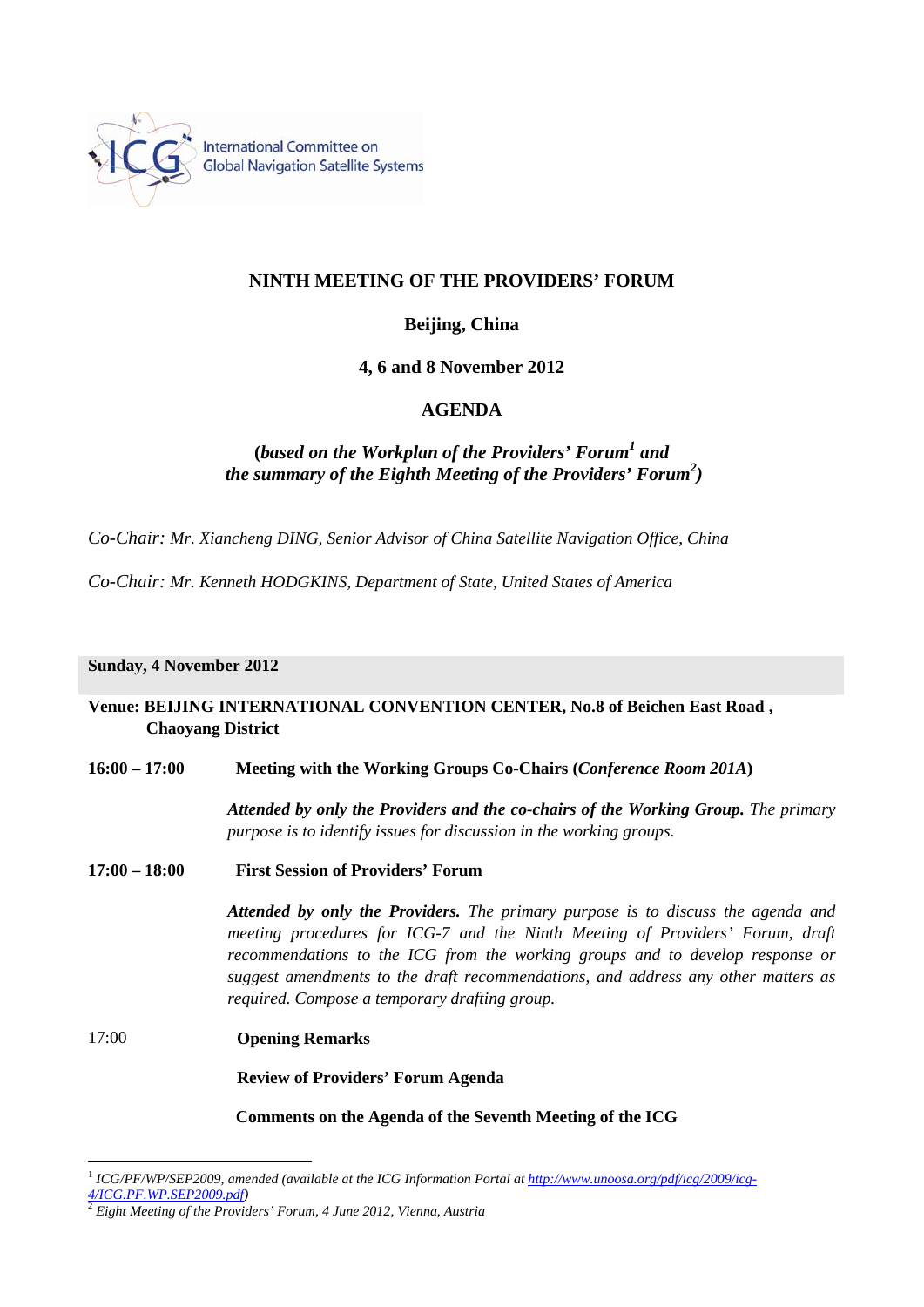**Tuesday, 6 November 2012** 

**Venue: BEIJING INTERNATIONAL CONVENTION CENTER, No.8 of Beichen East Road , Chaoyang District** 

**10:30 – 12:30 Second Session of Providers' Forum (***Conference Room 2***)** 

 **Attended by only the Providers.** 

#### **Open service information dissemination**

- Joint Presentation: Advanced Receiver Autonomous Integrity Monitoring (ARAIM) Update, *Mr. Kenneth ALEXANDER, Federal Aviation Administration, United States of America and Mr. Eric CHATRE, European Commission*
- Space Service Volume, *Mr. James MILLER, National Aeronautics and Space Administration, United States of America*

### **Service performance monitoring**

 iGMAS status and its progress, *Mr. Xurong DONG, China Satellite Navigation Office* 

#### **Spectrum protection: interference detection and mitigation**

#### **Report on a multi-GNSS demonstration project in the Asia/Oceania region**

 The current status of Asia Oceania Multi GNSS Demonstration Campaign, *Mr. Satoshi KOGURE, Japan Aerospace Exploration Agency, Japan*

### **ICG Information Centres**

## **ICG Information Portal3**

- ICG Information Service System website, *Mr. Jingnong WENG, Beihang University, China*
- ICG Website, *Ms. Stephanie WAN, National Aeronautics and Space Administration, United States of America*

### **Glossary of terms related to the work of the ICG and the Providers' Forum**

- 12:30 13:20 Lunch (Banquet Hall , Beijing Continental Grand hotel)
- 13:30 18:30 Technical Tour

#### **Thursday, 8 November 2012**

 $\overline{a}$ 

#### **15:30 – 17:30 Third Session of Providers' Forum (***Conference Room 2***)**

**Attended by only the Providers and the co-chairs of the Working Group.** The primary purpose is to discuss any draft recommendations to the ICG from the working

<sup>3</sup> *See the OOSA website: http://www.unoosa.org/oosa/en/SAP/gnss/icg.html*